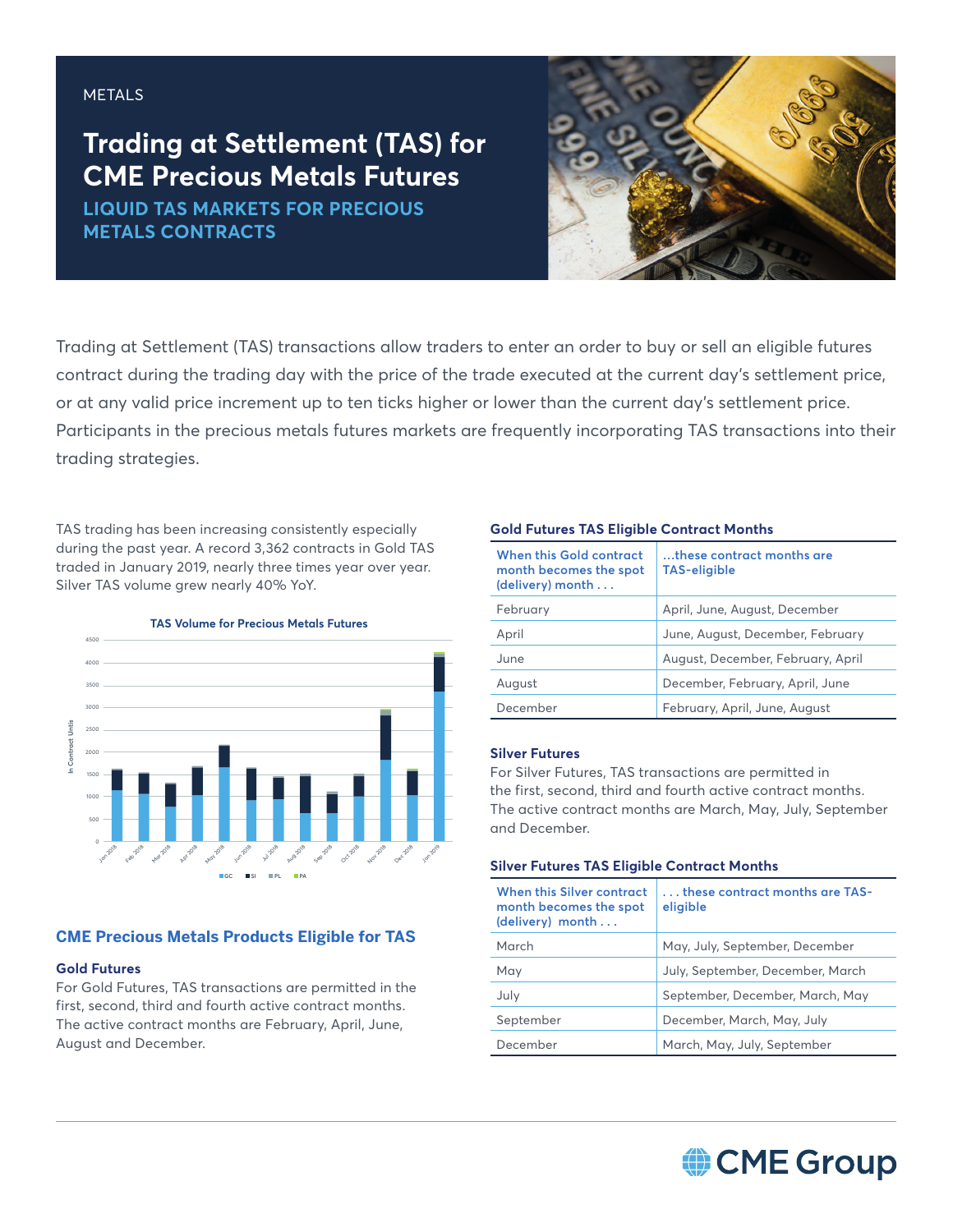#### **E-micro Gold Futures**

For E-micro Gold Futures, TAS transactions are permitted in the first, second and third active contract months. The active contract months are February, April, June, August and December.

#### **E-micro Gold Futures TAS Eligible Contract Months**

| <b>When this E-micro Gold</b><br>contract month becomes the<br>spot (delivery) month | these contract months<br>are TAS-eligible |  |
|--------------------------------------------------------------------------------------|-------------------------------------------|--|
| February                                                                             | April, June, August                       |  |
| April                                                                                | June, August, December                    |  |
| June                                                                                 | August, December, February                |  |
| August                                                                               | December, February, April                 |  |
| December                                                                             | February, April, June                     |  |

#### **Platinum Futures**

For Platinum Futures, TAS transactions are permitted in the first and second active contract months. The active contract months are January, April, July, and October.

#### **Platinum Futures TAS Eligible Contract Months**

| When this Platinum contract<br>month becomes the spot<br>(delivery) month | these contract months<br>are TAS-eligible |
|---------------------------------------------------------------------------|-------------------------------------------|
| January                                                                   | April, July, October                      |
| April                                                                     | July, October, January                    |
| July                                                                      | October, January, April                   |
| October                                                                   | January, April, July                      |

#### **Palladium Futures**

For Palladium Futures, TAS transactions are permitted in the first contract month. The active contract months are March, June, September, and December.

#### **Palladium Futures TAS Eligible Contract Months**

| When this Palladium contract<br>month becomes the spot<br>(delivery) month | these contract months<br>are TAS-eligible |
|----------------------------------------------------------------------------|-------------------------------------------|
| March                                                                      | June, September, December                 |
| June                                                                       | September, December, March                |
| September                                                                  | December, March, June                     |
| December                                                                   | March, June, September                    |

#### **Example of TAS Transaction**

For Gold futures, the minimum price fluctuation or tick size is 10 cents per troy ounce. A trader can enter the following TAS order, relative to the current day's as yet unknown Gold futures settlement price:

- At a price of 0 to trade at the Gold futures settlement price
- At a price between +1 to +10 to trade at the Gold futures settlement price plus one to ten ticks, i.e., the settlement price plus \$0.10 to \$1.00 per troy ounce
- At a price between -1 to -10 to trade at the Gold futures settlement price minus one to ten ticks, i.e., the settlement price minus \$0.10 to \$1.00 per troy ounce

#### **CME Group Venues Supporting TAS Transactions**

There are multiple venues available for execution of TAS transactions. They may be executed via:

- CME Globex
- CME ClearPort as a block trade
- TAS transactions may also be executed on CME Direct.

#### **Requirements for TAS Orders on CME Globex**

- 15 minutes prior to the opening of the respective futures contracts.
- Rule 524 permits the initiation of TAS orders into CME Globex only subsequent to the beginning of the pre-open state for futures and during the time period the applicable contracts are available for TAS trading on CME Globex. The initiation of any TAS order on CME Globex outside of these time periods is prohibited.
- For compliance and enforcement purposes, the start of a TAS pre-open period is defined by receipt of the security status message indicating that the group has transitioned to the pre-open state, and the end of a TAS trading session is defined by receipt of the security status message indicating the group is closed.
- In other words, TAS orders may not be entered into CME Globex from the end of a TAS trading session until receipt of the security status message indicating that the group has transitioned to the pre-open state.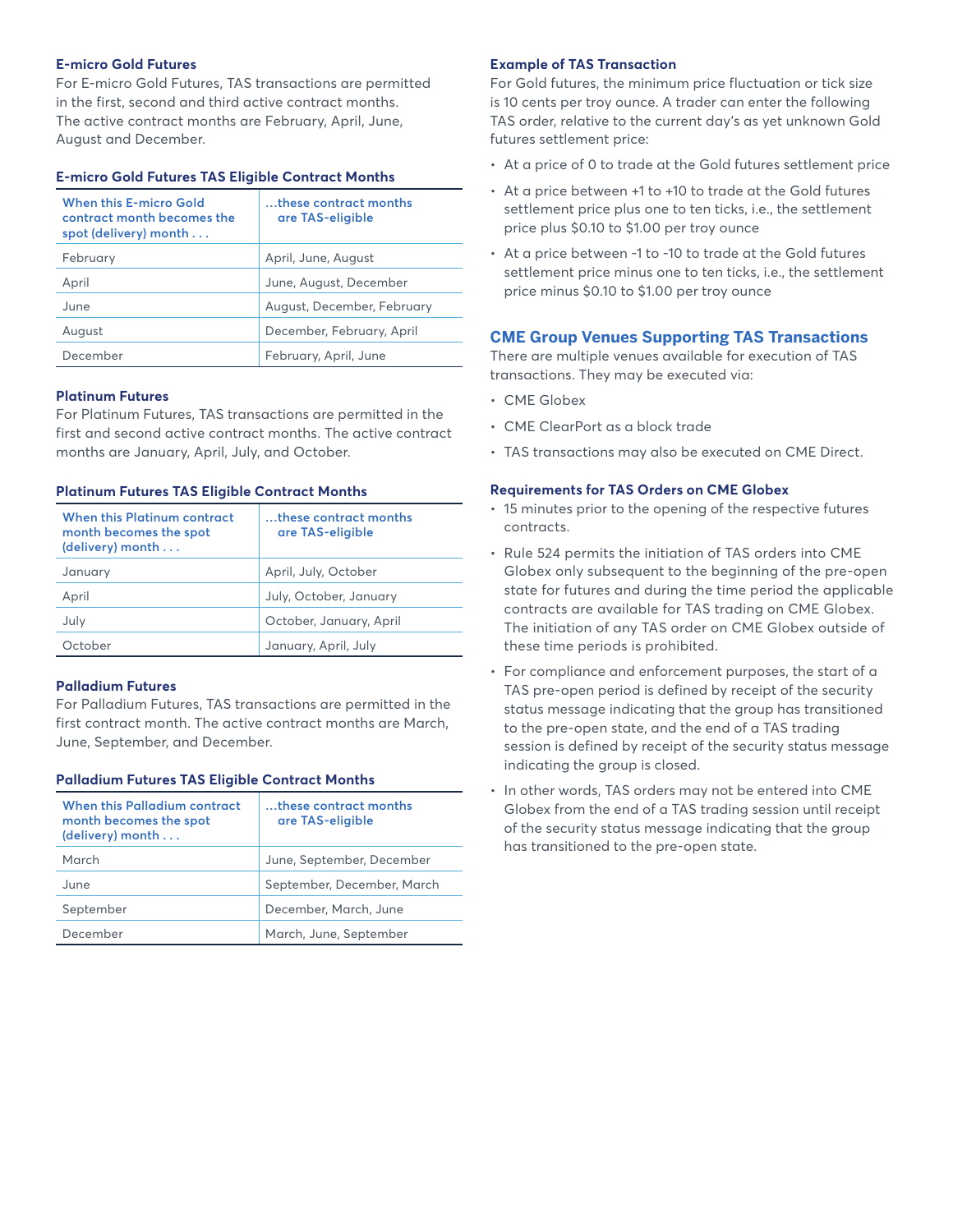### **Requirements for TAS Block Trades**

The TAS-eligible futures contract months for precious metals futures may be privately negotiated and executed as a block trade and assigned the current day's settlement price or any valid price increment ten ticks higher or lower than the settlement price.

#### **TAS Block Trades**

| <b>Product Name</b>         | <b>TAS Contract Months</b>                    | <b>Minimum Quantity for TAS Block Trade</b> | <b>Reporting Time</b> |
|-----------------------------|-----------------------------------------------|---------------------------------------------|-----------------------|
| <b>Gold Futures</b>         | First, second, third and fourth active months | 25 contracts                                | 5 mins                |
| <b>Silver Futures</b>       | First, second, third and fourth active months | 25 contracts                                | 5 mins                |
| <b>E-micro Gold Futures</b> | First, second, and third active months        | 25 contracts                                | 15 mins               |
| <b>Platinum Futures</b>     | First and second active months                | 10 contracts                                | 15 mins               |
| <b>Palladium Futures</b>    | First active month                            | 10 contracts                                | 15 mins               |

#### **Reporting TAS Block Trades**

TAS block trades may be reported to the Exchange in the following ways:

- Electronically via CME ClearPort
- By phone or email to the CME Global Command Center's (GCC) ClearPort Facilitation Desk:
	- US: +1 800 438 8616
	- Europe: +44 800 898 013
	- Asia: +65 6532 5010
	- Email: facdesk@cmegroup.com

When submitting a TAS block via CME ClearPort, the price information is entered as a price differential within the allowable range (plus or minus ten ticks) from the settlement price. For example, the price differential to be entered in CME ClearPort screen for a TAS Gold Futures block trade should be in the -\$1.00 to +\$1.00 per troy ounce range which represents +/- 10 ticks.

# **For more information on our Metals products, visit cmegroup.com/metals or email metals@cmegroup.com**